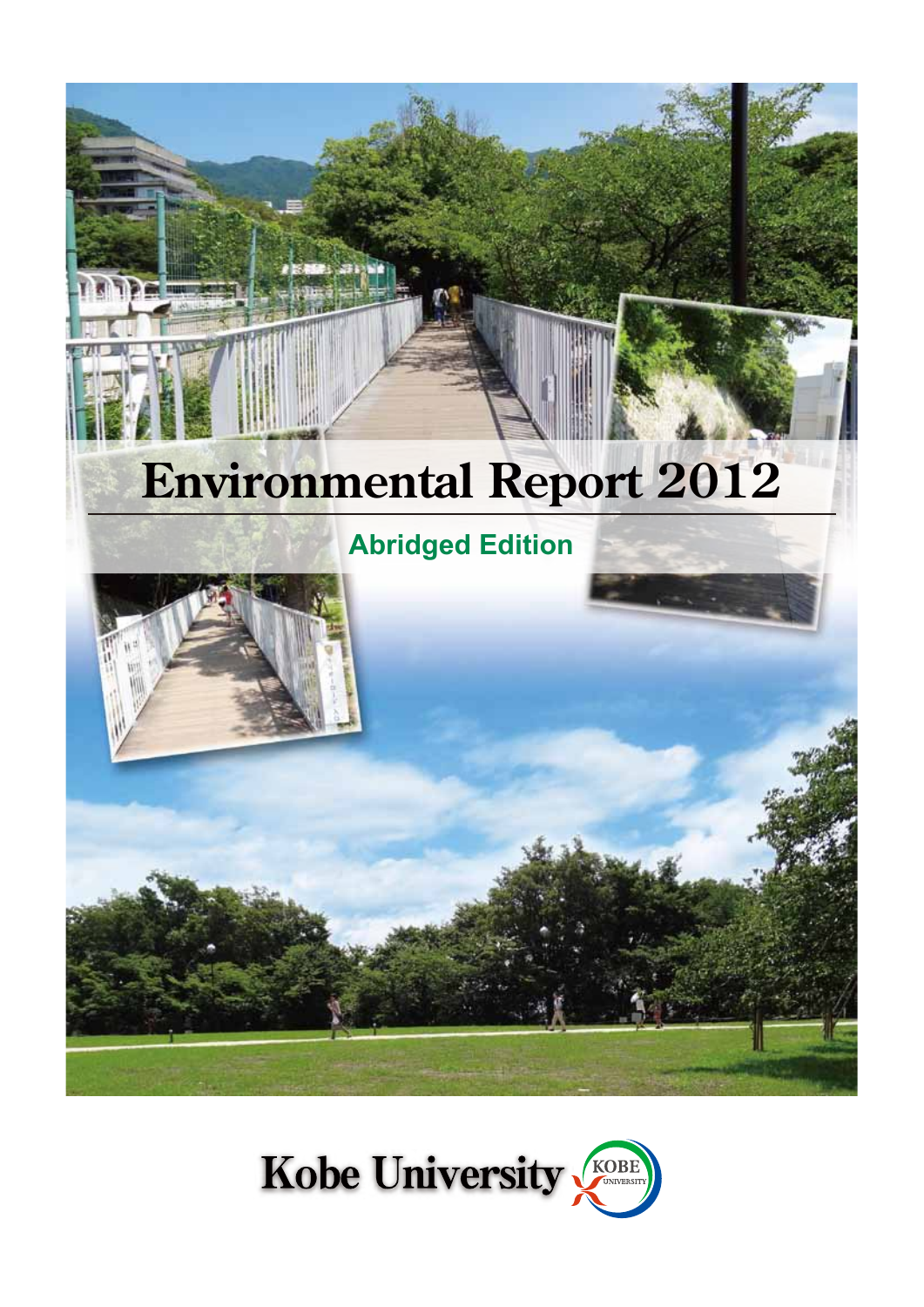### Message from the President **Students Interviewing the President on the University's Environment**



 Three students who took part in the meeting 'To read the university's Environmental Report', Masaya Hinosaka (3rd year, School of Business Administration), Atsushi Shirotono (3rd year, School of Business Administration) and Hirotaka Kondo (3rd year, Doctoral Program, Graduate School of Human Development and Environment), conducted the following interview with Kobe University President Hideki Fukuda

President Fukuda answering questions

on July 5, 2012 to discuss the stance adopted by the University in regard to activities to conserve the campus environment.

#### **Hinosaka**

Today we would like to inquire about your thoughts concerning the activities to preserve the campus environment undertaken by Kobe University, and ask some of the questions that we students have.

#### **Kondo**

In recent years the terms such as "environment" and "sustainable development" are becoming important keywords. In that light what kind of role do you think Kobe University should be fulfilling, as we aim to become one of the top-class institutions in the world? Also, can you please share us about the concrete goals that have been laid out for issues such as reduction of CO<sub>2</sub>?

#### **President Fukuda**

As you are all aware, the Kobe University Charter on the Environment states that, as a world-class research and education institution, Kobe University pledges itself, through all of the university's activities, to the preservation of the global environment and to the creation of a sustainable society.

As environmental education is such a wide field, we believe that interdisciplinary lectures across multiple faculties are required in order to give our students a broader perspective.

In terms of environmental research, we are promoting collaborative research along with the development of individual field, and intend to share the results out to the world.

In regard to activities to conserve the campus environment, we set a variety of goals including promotion of 3R activities and a 15% reduction of  $CO<sub>2</sub>$ , in the second Mid-Term Plan called "Basic Policy for Promotion of Environmental Management" in 2010. As all the plans and programs cannot be implemented at once, we set the policy that the students, faculty and administrative staff members come together and start from what they can do right away.

#### **Shirotono**

You referred to the university-wide approach from environmental education to environmental research. Could you give us some examples on the cross-faculty teaching and research collaboration?

#### **President Fukuda**

For environmental education, the Center for Environmental Management gives lectures titled "Introduction to Environmental Studies," intending to make students interested in environmental studies and let them notice how wide and deep the field covers. In addition, there is also the "ESD\* Sub Course," run collaboratively by the Faculty of Human Development, Faculty of Letters, School of Business Administration, Faculty of Agriculture, Faculty of Intercultural Studies and Faculty of Engineering, which offers education for sustainable development with a focus on environmental issues.

As for environmental research, we are promoting integration

among researches including natural sciences, social sciences, life and medical, and humanities and human areas, at the Integrated Research Center of Kobe University established on Port Island. The Center conducts various researches related to the environment, including integrated bio-refinery research that seeks to create fuel, cosmetics and plastics from biomass resources, and the most advanced membrane technology research for the water purification using sledge separation membrane, and CO<sub>2</sub> scrubbing using a carbon dioxide separation membrane.

I hope students will also look into the research field outside of their own and find a new research theme through integration with another field.

\* ESD: Education for Sustainable Development

#### **Hinosaka**

From my perspective, to achieve the policy for the environmental management, it requires a variety of things including system, investment and personnel resources. I would like to learn what approach is being taken, and what you consider to be the most important at the moment.

#### **President Fukuda**

Let me introduce some of our efforts in 2011. For our 3R activities, in order to ensure that all recyclables are efficiently separated, the design of the indoor garbage bins has been unified. We don't want to waste the existing bins so the new ones will be placed accordingly when old ones come to the end of their useful lifespan.

In regard to reduction of  $CO<sub>2</sub>$ , the renewal of facilities and equipments has definitely had a large effect. We will continue our efforts to acquire external funds such as grants, and will sequentially replace with energy saving equipments. During the summer last year under the highest demand to cut power consumption, some of our offices achieved 15% reduction in power consumption, and others reduced more than 20% in total consumption. Thus operational efforts are also already underway.

For environmental management, we conduct the Environmental Caravan every summer. Especially last year we offered the environmental improvement suggestions to each faculty and office, to link the caravan with the PDCA (Plan, Do, Check, Act) cycle.

In addition, we established the Center for Environmental Management in April 2012. The Center is responsible for building a framework and support system to ensure smooth implementation of safety and hygiene management, environmental management and research safety management within the University, and we will continue to explore new organizational structures and systems relating to the environmental management.

We are working hard on the facility and operational improvements as well as creation of a new organization. In the meantime, in order for these changes to be effective, the hard work of each and every members of the University is required. Therefore, I feel that, at the moment, the most important thing is to increase the awareness among our university members.



(from left to right: Kondo, Shirotono, Hinosaka and President Fukuda)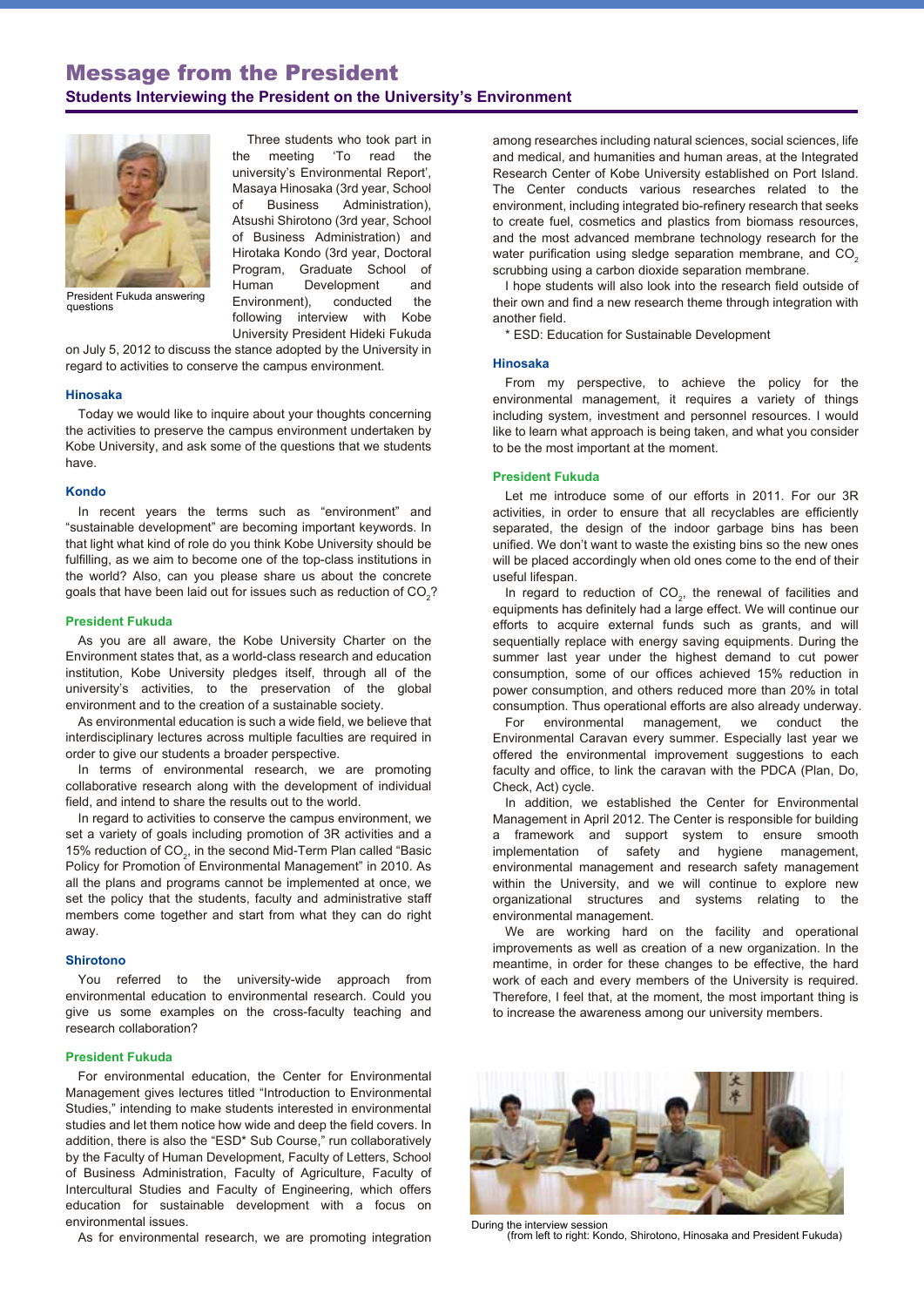#### **Shirotono**

Students are the largest constituent on campus. Thus I think that many efforts are to be left to the students, but in order to increase the awareness among students, are there any activities considered such as to further improve "visualization of energy use" or to restrict commuting to school by motorbike or scooter?

#### **President Fukuda**

I believe the enhancement of "visualization" is important in order to heighten the awareness. We have implemented electricity "visualization" at some of our facilities already, and some of the buildings with solar power generators are equipped with a monitor that displays the generated power. For other programs, we are looking for ways to make them understandable to students, including numerical displays.

In terms of commuting to University, utilizing public transportation can highly contribute in reducing CO<sub>2</sub>. We should be looking into the possibility of limiting not only students' use of motorbikes but also our administrative staff members' use of cars to further reduce C0 $_2$  emission.

#### **Hinosaka**

Are there any plans that University is considering to make students be aware and engaged in environmental programs? Is there anything that the University wants to ask your students?

#### **President Fukuda**

We are considering a unified structure that our faculties, administrative staff members and students can tackle together as a team. Since last year the Environmental Report Working Group has held a meeting 'To read the university's Environmental Report', allowing students, faculty and administrative staff members to exchange opinions. Students also take part in the Working Group. We would like to further create the opportunities for students to participate, so that we can generate programs that reflect students' opinions and support students' own efforts.

If a university-wide student organization can be set up and operates in unison with the faculty and administrative staff members, that will definitely spur on the programs.

Do you students have any specific ideas for actions you are willing to take?

#### **Hinosaka**

After reading the Environmental Report, I felt some distance between how faculty members and students view. In order to increase students' awareness, I think we might want to have an Environmental Report generated by students' point of view. The technical terminology and expressions should be replaced by those that the students and general readers can understand, and if this was given out to the students, I think even those with a low awareness would start to think more about the environment. In the same way as we are now interviewing you, President Fukuda, I think it would be nice if we could also interview faculty and administrative staff members.

#### **President Fukuda**

For the students, the technical terminology might be hard to understand in some places. One solution might be to directly ask the researchers for an explanation. I would like to support the idea of creating an environmental report from students' perspective.

#### **Kondo**

If students were to be informed of the University's support, more students might want to propose new ideas related to the environment. Is there any department where students can submit and share their ideas within our campus?

#### **President Fukuda**

There is no specific department that receives proposals relating to the campus environment at this time. We will think of something in addition to directly acquire students' opinions at the meeting 'To read the university's Environmental Report'.

#### **Shirotono**

Sometimes a small number of people use an empty classroom with all the lights and air conditioner on, which I think is a waste of energy. How about having faculty or administrative staff members lock empty classrooms, or creating a student organization that goes around turning off lights and air conditioners?

#### **President Fukuda**

Rather than placing restrictions on these things, we want the students to become aware themselves. Creating a student organization you suggest might work well, but at home you just naturally turn off lights or the air conditioning when they are not needed. We want you to keep the same kind of practice at the University.

#### **Kondo**

Last but not least, in addition to the environmental issues, the Great East Japan Earthquake is forcing Japan to change in a variety of ways. President Fukuda, could you please tell us what you expect the students at Kobe University to do in this coming era?

#### **President Fukuda**

I want you to look at things, including the environment, from a global perspective. In regard to energy conservation, Japan is highly advanced and globally competitive in each individual technology. When it comes to the integration with other technologies or disseminatiing them, however, I think we are rather slow. If we can overcome these issues, then I believe Japan will be able to solve the global problems regarding the environment, energy and food supply.

Another thing is to acquire skills and abilities to figure out what is real and determine its true value. With all the advanced information technology, we now live in an era in which all kinds of information can be obtained easily. However, if you do not go to where it is happening and see it for yourself, you cannot understand its true value, nor get a feeling of excitement. Especially for our students, if you come across a great research, you should go and talk directly to the researcher and learn the stories behind it. Try to see it for yourself and become a person who can determine the real value and make a contribution to humanity.



HINOSAKA, Masaya (School of Business Administration, 3rd year)



SHIROTONO, Atsushi (School of Business Administration, 3rd year)



KONDO, Hirotaka (Graduate School of Human Development and Environment, Doctoral Program, 3rd year)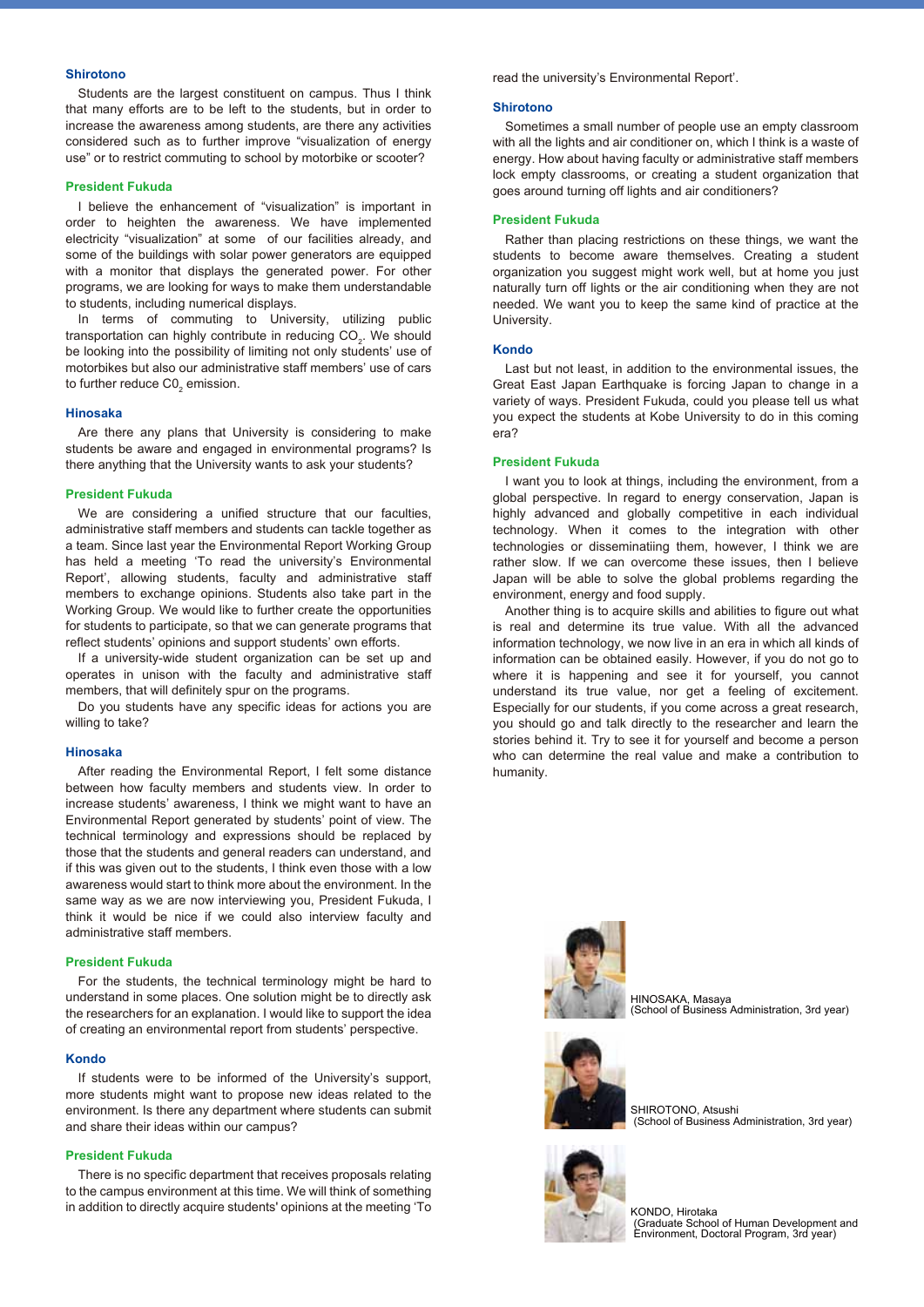## A Review from the Outside

I read the Kobe University "Environmental Report 2012." First, I was deeply impressed by the firm and powerful declaration in the first passage of the Kobe University Charter on the Environment, which reads "As a world-class research and education institution, Kobe University pledges itself, through all of the university's activities, to the preservation of the global environment and to the creation of a sustainable society, which are the two most important challenges the world faces today."

 I was also able to see that a variety of different activities are being undertaken based on the common understanding shared by all faculties. The 2012 report includes an interview with the University President by three students, providing an informal way for us to get a clear understanding of the President's thoughts for the environment, as based on the Charter on the Environment.

I believe the meeting 'To read the university's Environmental Report' is a great opportunity to understand the environmental activities undertaken by the University and to collect a variety of opinions from the attendants. I think that, by hearing opinions from the stakeholders such as university members (faculties, administrative staff members and students), alumni, parents, affiliated corporations, government bodies, local residents and other universities, the environmental preservation activities on campus will be enhanced, and this report will become even more significant resource for fresh information and to promote environmental awareness.

In regard to the environmental education and research, it was very interesting to read a variety of topics in different areas. The selection of the articles to be included in the report each year is a very challenging job for the editorial department. While an open call for submissions may be possible, not all of them can be included in the publication. The faculties undertake various activities relating to the environmental conservation, and those are what readers would be even more interested in. I would like to suggest that Kobe University to include a list and brief outline of all environment-related lectures and enlightenment programs in the annual report in order to promote reading of previous reports as well as refer readers to specific URLs.

The system for campus environmental conservation in your institution is very well organized with the Environment and Facilities Management Committee which is placed directly under the President and Executive Committee, and the subsidiary task forces and working groups collaborate closely with each faculty.

I found it very informative that the University sets high target for reduction of CO<sub>2</sub> emissions in the "Basic Policy for Promotion of Environmental Management," and implemented a variety of programs in order to achieve its goals. Every university is under pressure to reduce energy consumption. The three core measures for energy conservation are: a) improvement of control system, b) alteration of lifestyle and awareness-raising through education and enlightenment activities, and c) establishment of low energy facilities and technology development. From my perspective, your institution is well controlled by various means including the Environment Caravan, placement of devices for power consumption visualization, power demand forecasts, placement of solar power generation facilities and operational display. From here on, I expect that, under the collaborative efforts by the Environment and Facilities Management Committee, Center for Environmental Management, along with the newly established Office for Safety, Health and Environmental Management, Kobe University will further improve the environmental management system through new plans and operational reviews and become a world leading institution in education and research programs. As a neighboring university, we would like to refer to your approaches in a variety of ways moving forward.

The new "Environmental Reporting Guidelines, Fiscal Year 2012" states that an environmental report should include information on economic and social impacts including indicators associated with business operations and its environmental conservation activities. It is my desire that the PDCA cycle in your institution will further advance through the organizational evaluation based on the environmental policies and with consideration for costs and effects of environmental conservation programs.



#### **Profile :**

Joined the center in 1986. Has engaged in

**Present occupation : Associate Professor, Environmental Management Center,**

**Name : TAKEUCHI, Fumiaki**

**Okayama University**

environmental education, environmental management, and member of the Environmental Management Council.

Current main area of research: "Analysis of High Active Acidithiobacillus Ferrooxidans and their Application to Bioremediation and Resources Recovery"

Doctor of Engineering, Doctor of Agriculture and a member of the Graduate School of Environmental and Life Science at Okayama University.

## *Kobe University Charter on the Environment*

#### **Environmental Philosophy**

As a world-class research and education institution, Kobe University pledges itself, through all of the university's activities, to the preservation of the global environment and to the creation of a sustainable society, which are the two most important challenges the world faces today.

Flanked between the Pacific Ocean and the Rokko Mountains, Kobe University utilizes this regional locality to its advantage for the fostering of ecological-minded students and the dissemination of knowledge gained from academic researches to the world. Kobe University pledges to build a path toward the realization of a sustainable society as a common goal of humanity, through these efforts and by setting an example in the preservation of the environment.

#### **Environmental Principles**

- 1. To foster and support ecological-minded students.
- 2. To promote research that sustains the global environment.
- 3. To promote environmental preservation activities that set an example for others.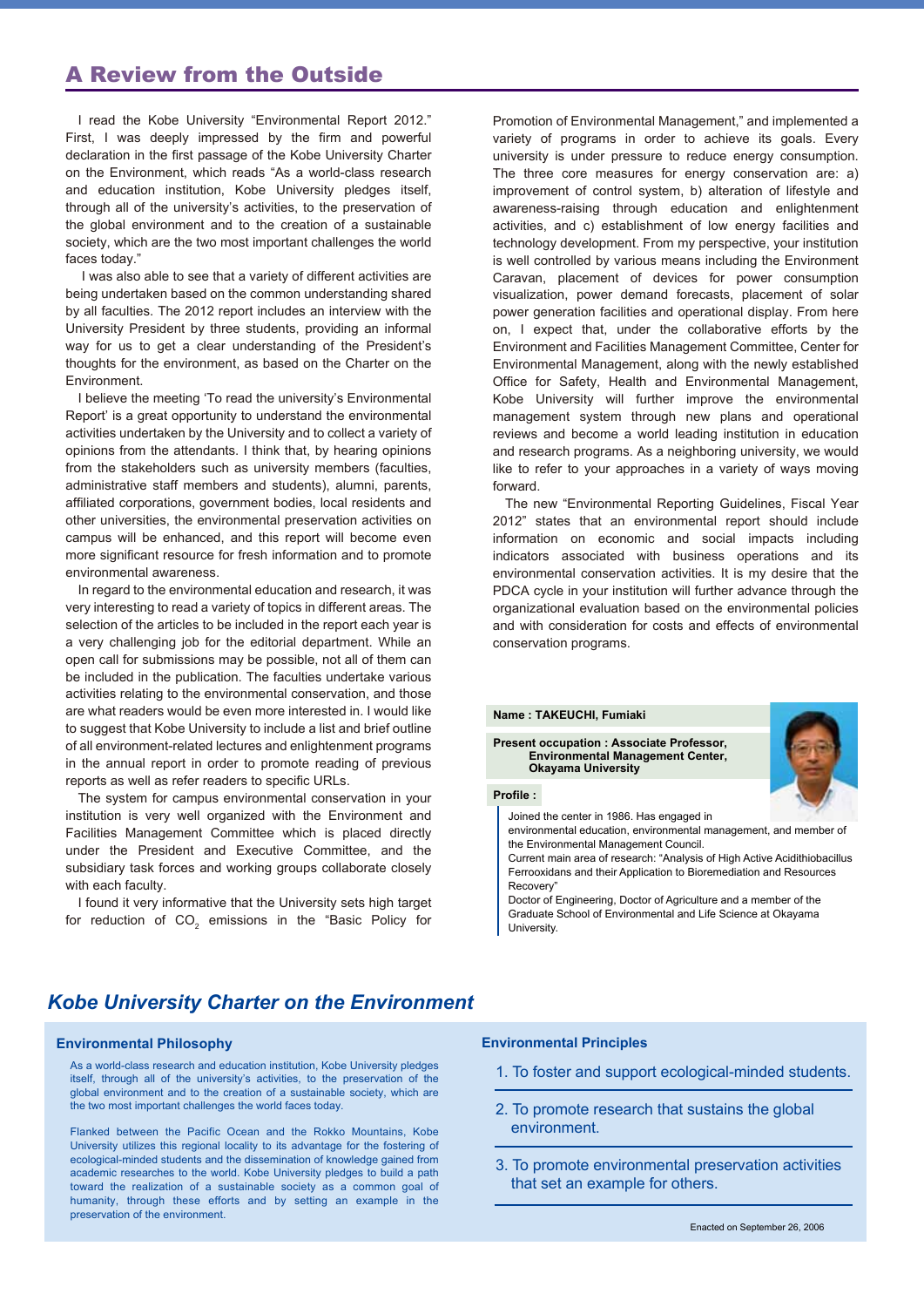#### **Career Center, Volunteer Support Group Academic Promotion Researcher, Coordinator, FUJIMURO Reiji**

#### **Tohoku Volunteer Bus Project**

Immediately after the Great East Japan Earthquake on March 11, 2011, the support office was contacted by many students asking, "Is there anything I can do?" However, with the uncertainty of the nuclear risk in Fukushima during March, and although it pained us, it proved difficult to immediately send student volunteers to the disaster area officially from Kobe University.

During the Golden Week (the first week of May), we were able to send our first volunteers to the coast of Iwate Prefecture, and by the end of March 2012 we had sent seven parties to the affected regions, comprising a total of 195 students.

Students on the Volunteer Bus have carried out a variety of activities, from clearing rubble and repairing houses to collecting sauries scattered from marine produce storage, but the primary focus was placed on communication between the students and the victims of the disaster. In order to promote this aspect, we implemented the "Foot Bathing Volunteers" program. While one soaks the feet in hot water for around 10 minutes, the student gently massages his or her hands. The recipients of this treatment seemed to highly appreciate it, with comments such as "it warmed up and relaxed me," and "I slept much better at that night."

This foot bathing created the opportunity for communication between the volunteers and the victims. During the 10 minutes of students' massaging their hands, the victims would open up and begin to talk by themselves. "You see bodies. You can't even tell if they are someone you know or not, they are so unrecognizable." "There's nothing to do in the temporary housing. Being there all day makes me depressed." "It's not good just sitting around crying. We've got to laugh and keep on living."

Listening to such voices of the survivors allowed the students to feel closer to them, and sympathize with them more strongly. They also learned about the tsunami, and the current needs of the survivors.

#### $\blacksquare$  **Activities in the Kii Peninsula Flood Damage Regions**

Nachikatsuura, one of the towns affected by the rain and flooding on the Kii Peninsula during September 2011, has also been visited numerous times by the Kobe University Students' "KOBE Foot Bathing Corps." From morning to evening they helped clear away mud and rubble, and then in the evening conducted foot bathing volunteer activities at the evacuation sites.

Through these activities, connections were developed with the residents of Nachikatsuura in Wakayama Prefecture. This led to the three days and two nights field work called "Nachikatsuura Agriculture & Fisheries and Tsunami & Water Damage" from March 13-15, 2012, as part of the Kobe University Volunteer Lectures. With the cooperation of the Nachikatsuura Town Office, the Katsuura Fishery Cooperative and the residents of the Irokawa and Ichinono areas that suffered severe water damage, the participants learned a great amount of information not only about the current state of the water damage and the issues facing recovery from it, but also a variety of other activities being undertaken in the region.



November 2011 Kamaishi City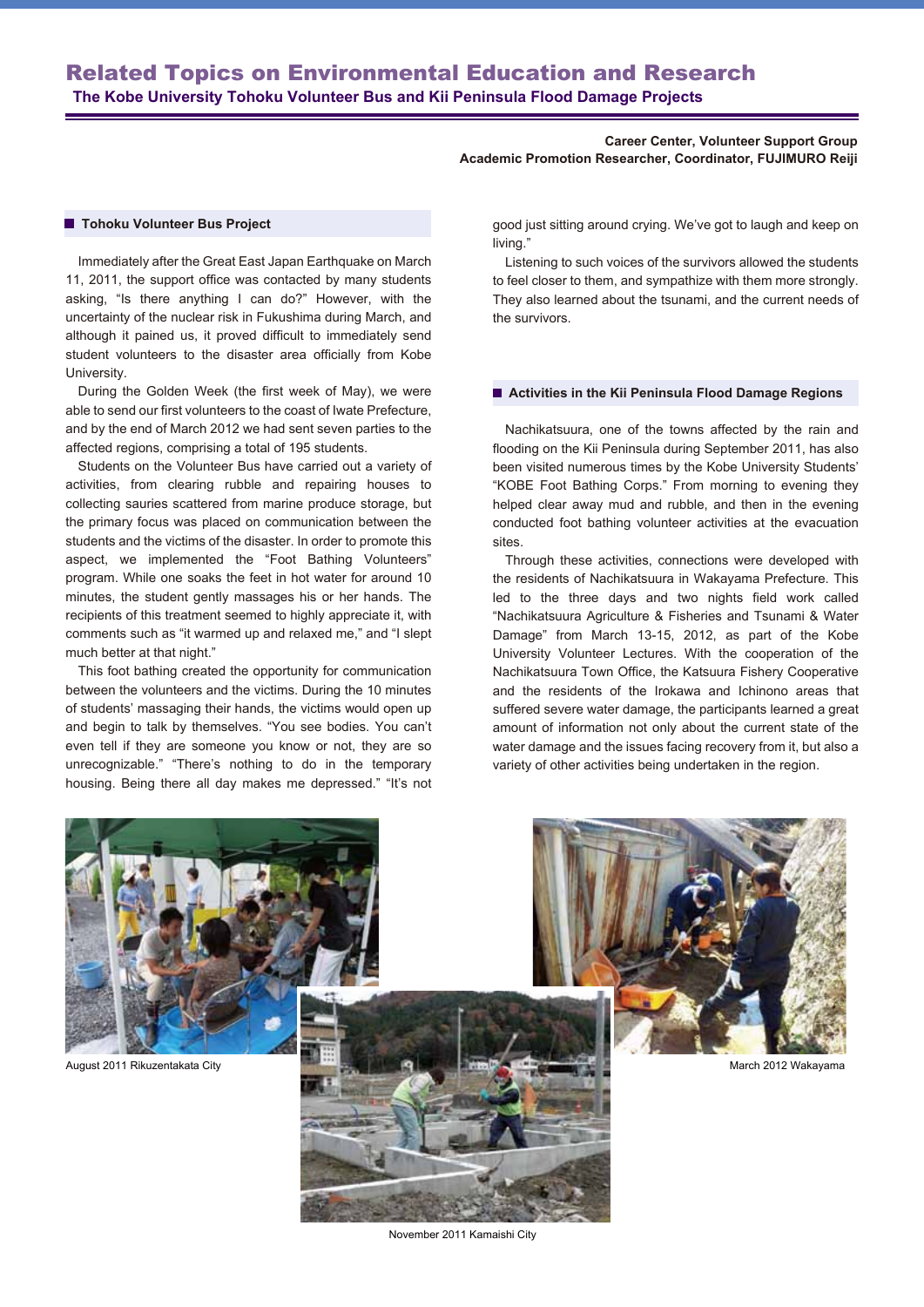# Related Topics on Environmental Education and Research

**Second Meeting 'To Read the University's Environmental Report'**

In order to disseminate information about the annually published Environmental Report throughout the campus, and have the opportunity to listen to students' opinion and reflect them in future production of the Environmental Report as well as environmental preservation activities, a meeting 'To read the university's Environmental Report' was held on June 6, 2012 at the large meeting room on the second floor of the Takikawa Memorial Hall.

The meeting was chaired by Professor Katsuhiko Kokubu of the Graduate School of Business Administration and the Chairperson of the Environmental Reporting Work Group. Participating in the lively discussion were 11 students, a co-op staff member, and 14 faculty members - including Masami Shimobayashi, Executive Vice President in charge of general affairs and facilities; Takeshi Shimamura, Associate Professor of the Graduate School of Law and Chairperson of the Environmental Management Review Work Group; and Jun-ichiro Setsune, Director of the Center for Environmental Management.

Main feedbacks are as follows:

#### **Regarding education, research, and management related to the environment**

- Some of the texts, such as those on the images, are hard to see.
- The size of the PDF file placed on the website is large which took a long time to download. Would it be possible to divide into sections and upload them so that it becomes more user-friendly?
- In order to make the energy reduction volume in the Environmental Activity at Kobe University more understandable, how about presenting the figures compared to the case of regular households?
- How about creating a portal site to publicize and share information on the environmental activities, and provide a link to the student groups' websites?
- How about visualizing how the actions taken by students are being connected to the environmental policy?

#### **Regarding future environmental activities**

- How about including in the Environmental Report the University's actions taken in response to the feedbacks received during the meeting 'To read the university's Environmental Report'?
- In terms of energy conservation, removing some of the light bulbs seems more effective and easy to acknowledge.
- If there were environmental conservation activities which offer incentives to students, more students would probably take part in.

Every effort will be made to see that these feedbacks are reflected when putting together the Environmental Report and in future preservation activities.

> (Related website) http://www.kobe-u.ac.jp/info/database/report/ environmental.html



Students expressing their opinion



Scene from the Meeting 'To read the Environmental Report'

※ ESCO: Energy Service Company. An environmental business that makes energy saving proposals for factories, office buildings and commercial facilities to improve their energy efficiency with a guarantee of cost reduction; they receive service fee based on the cost saved through their services

#### Actions Taken in Response to Feedbacks from Last Year' s Meeting 'To Read the university' s Environmental Report'

| Feedbacks                                                                                                    | Action Taken                                                                                                                                                                                                                                                                                                                                                                |
|--------------------------------------------------------------------------------------------------------------|-----------------------------------------------------------------------------------------------------------------------------------------------------------------------------------------------------------------------------------------------------------------------------------------------------------------------------------------------------------------------------|
| Long-term and concrete objectives<br>need to be set.                                                         | The target to reduce $CO2$ emissions by 15% has been set.                                                                                                                                                                                                                                                                                                                   |
| Kobe University should be more<br>outspoken about what it<br>considers as most important.                    | In order to make it clearer what the University considers<br>important, the message from the President was represented as<br>an interview with students in the Environmental Report 2012.                                                                                                                                                                                   |
| Consider decreasing the number<br>of vending machines.                                                       | With the cooperation of the University Co-op which places most<br>of the vending machines, the number of vending machines has<br>been reduced.                                                                                                                                                                                                                              |
| Consider LED for lighting and<br>using ESCO* services.                                                       | In accordance with the major remodeling schedule, LED lights are<br>being sequentially introduced into corridors, toilets and other places.<br>We investigated using ESCO services in the Kusunoki area and<br>found out that the facility is not old enough to receive their service.<br>We will reconsider the possibility when the facility exceeds the<br>service life. |
| Consider reflecting opinions from<br>students when putting together<br>the Environmental Report.             | We have had the Environmental Reporting Work Group involved<br>since we started editing the "2011 Environmental Report", and<br>we will continue to reflect students' feedbacks into the report.                                                                                                                                                                            |
| It would be better if the effects of<br>environmental education and<br>research were more visibly displayed. | Currently under review.                                                                                                                                                                                                                                                                                                                                                     |
| Consider some programs which<br>lead to environmental conservation<br>activities as a matter of course.      | Currently under review.                                                                                                                                                                                                                                                                                                                                                     |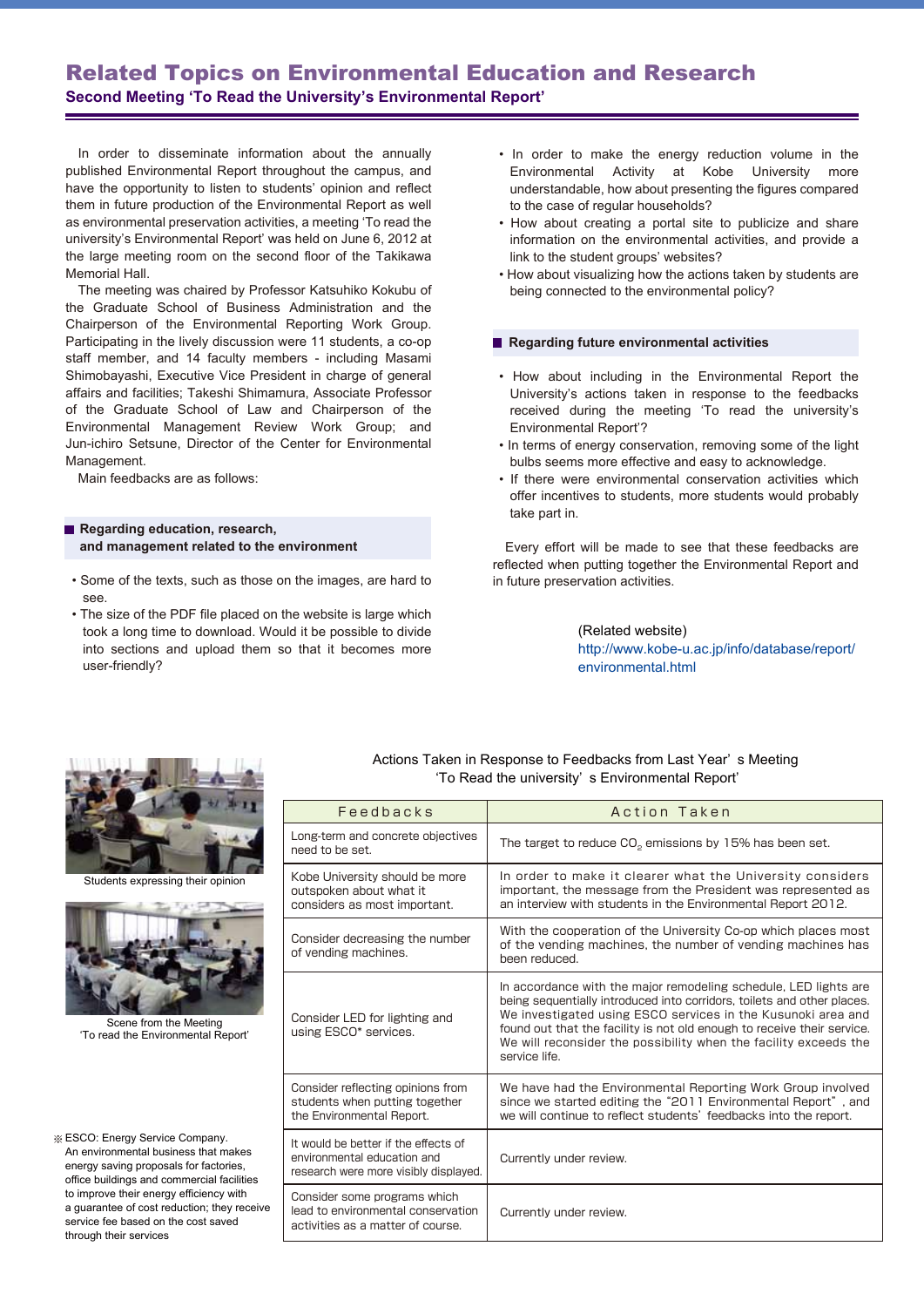# *Environmental Activity at Kobe University*

# *Saving energy and preventing global warming* **3. Amount of electricity used**

#### **1. Environmental goal**

Kobe University adopted a university-wide initiative to reduce CO2 emissions by 15% (in basic units, by total floor area) during the second Mid-term Plan (FY2010 to 2015).

#### **2. Energy flow**

Our efforts to save energy have concentrated on educational activities that involve faculties, administrative staff members and students, and on replacement of outdated equipments with highly efficient versions. In addition, for heating boilers in the Kusunoki area, we changed from ones that use heavy crude oil to city gas, which emit lower CO2 emissions.

As a result, the total amount of CO<sub>2</sub> emitted in FY2011 decreased by 4.0% (1,379 CO2 tons) compared to that of FY2010\*.

The amount of CO2 emissions by total floor area decreased by 10.3% (8.47 CO2 tons / 1000m2 ) from that of the base year (FY2004).

The entire university will continue the effort to achieve the environmental goal, "to reduce CO<sub>2</sub> emissions by 15% in basic units' during the second Mid-term Plan (FY2010 to FY2015).

\*The decrease in the amount of CO2 emitted reflects the CO2 conversion factor of the electricity purchased (officially published figure).

#### Table 1 Amount of CO<sub>2</sub> emitted (t-CO<sub>2</sub>)

|                        | FY2004 | FY2009 | FY2010 | FY2011 |
|------------------------|--------|--------|--------|--------|
| Rokkodai One campus    | 2.029  | 1,906  | 2,026  | 1,826  |
| Rokkodai Two campus    | 12,318 | 11,623 | 12,155 | 10,857 |
| Tsurukabuto One campus | 1,426  | 1,244  | 1,270  | 1,169  |
| Tsurukabuto Two campus | 482    | 561    | 519    | 517    |
| Kusunoki area          | 18.494 | 17,928 | 17,220 | 17,518 |
| Myodani area           | 479    | 523    | 521    | 472    |
| Fukae area             | 1.004  | 998    | 1.021  | 994    |
| Total                  | 36,232 | 34,783 | 34,732 | 33,353 |



#### Chart 1 Amount of CO2 emitted



The total amount of electricity used in FY2011 decreased by 2,344,000 kWh (3.4%) compared to that of FY2010.

This was mainly due to:

・All departments making a concentrated effort in saving electricity during summer and winter (reducing lights used, setting to a suitable temperature for air conditioning, limiting number of elevators in operation, and many others.)



#### **4. Amount of city gas used**

The total amount of gas used in FY2011 was almost equal to the previous year (a decrease of 22,000  $\mathrm{m}^3$  or -0.4%).

Future building renovations will include the introduction of more efficient machinery, working to further reduce energy consumption.



#### **5. Amount of heavy crude oil used**

The total amount of fuel oil used in FY2011 decreased by 170 kL (74.5%) compared to that of FY2010.

This was mainly due to:

• The shift from fuel oil (used for heating boilers for the Kusunoki area) to city gas that emits less CO2.

The Rokkodai One, Tsurukabuto One and Kusunoki campuses stopped using boilers for heating. Therefore the amount of use dropped to zero. The Rokkodai Two campus uses negligible amount of fuel oil for emergency generators. Heavy crude oil is not used in the Tsurukabuto Two campus.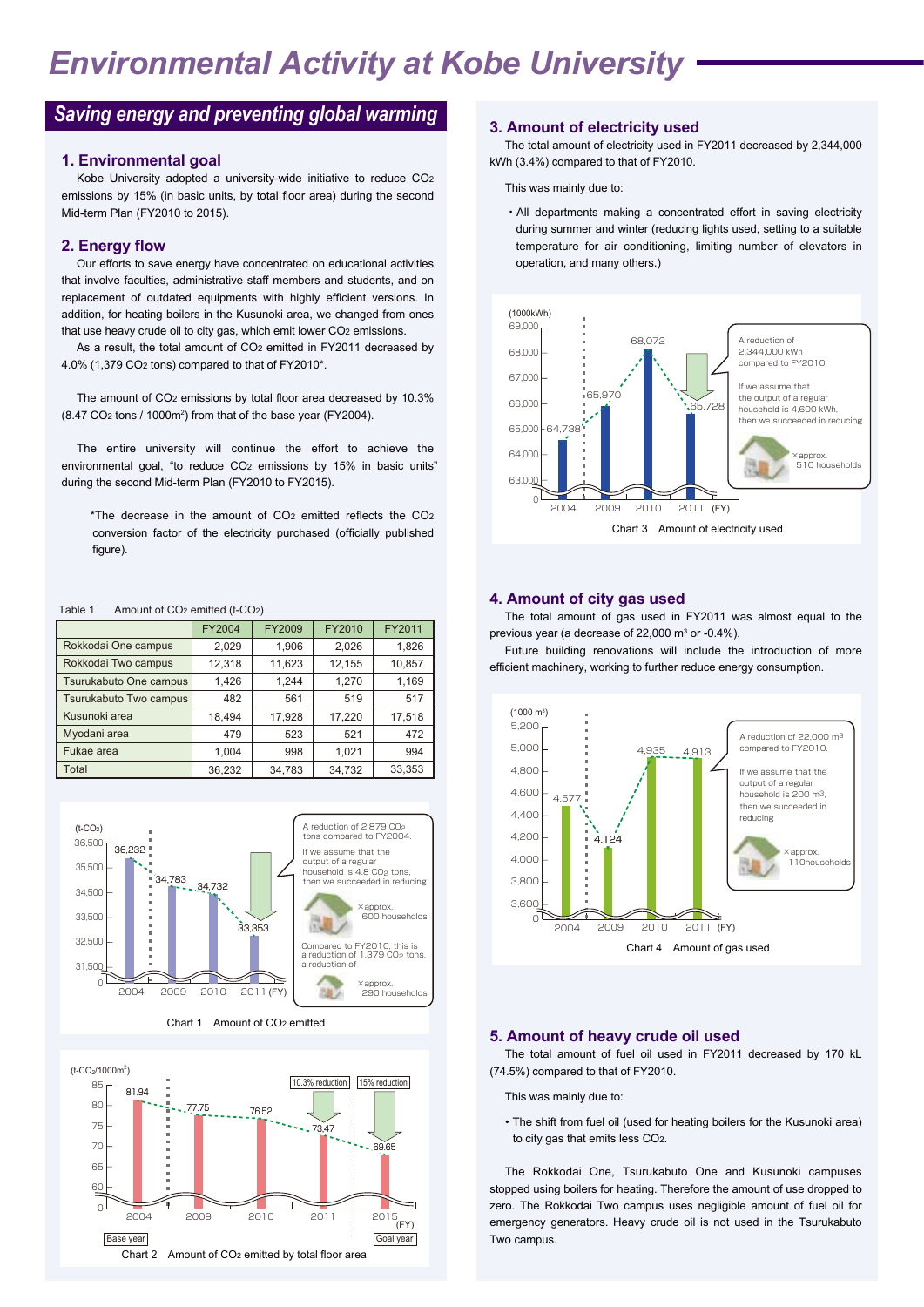

## *Conserving resources and recycling*

#### **1. City water / General service water**

#### **City water**

The total amount of city water used in FY2011 decreased by 26,000 m3 (6%) compared to that of FY2010.

This was mainly due to:

・Efforts to save water by applying automatic faucets when renovating buildings.

In addition, Rokkodai area utilizes general service water in order to preserve water resources.



#### **General service water**

For the conservation of resources in the Rokkodai area, we use the Rokko Mountain river water as general service water in use for toilet flush, laboratories, and others.

The use of general service water was almost the same as the previous year (reduction by 849m<sup>3</sup> (1%).

Efforts to conserve water will continue by applying water-saving toilets in renovated buildings.



#### **2. General waste**

Chart 8 shows the amount of solid waste produced from FY2008 to FY2011. "Volume recycled" indicates the volume of waste that contributed to recycling, and the chart numbers show the exact values for 2011. Bulk waste has been decreasing since 2009, with a further decrease of 13% in comparison to FY2010. This is due to completion of renovations and transfer of labs within the university, leading to less waste being produced. In FY2011 the volume of office paper waste increased, but almost all the increased amount was successfully recycled. Recycling for all other wastes remains in line with the previous year.



The total amount of solid waste produced in FY2011 decreased about 6% compared to that of FY2010. This was mainly due to a major decrease in the amount of bulk waste produced. The recycling rate has increased to approx. 22% (Chart 9).



Chart 9 Changes in the total amount of general waste produced from FY2008 - FY2011

#### **3. Office paper**

Chart 10 shows the changes in the amount of office paper used from FY2008 to FY2011.

The volume of office paper used decreased by 3.47 tons (approx. 1.6%) compared to that of FY2010.

We must keep trying to reduce office paper usage by making it common practice to hold paperless meetings, lectures, and others to make copies using both sides of the paper, and to use the blank side of paper that has only been used on one side.